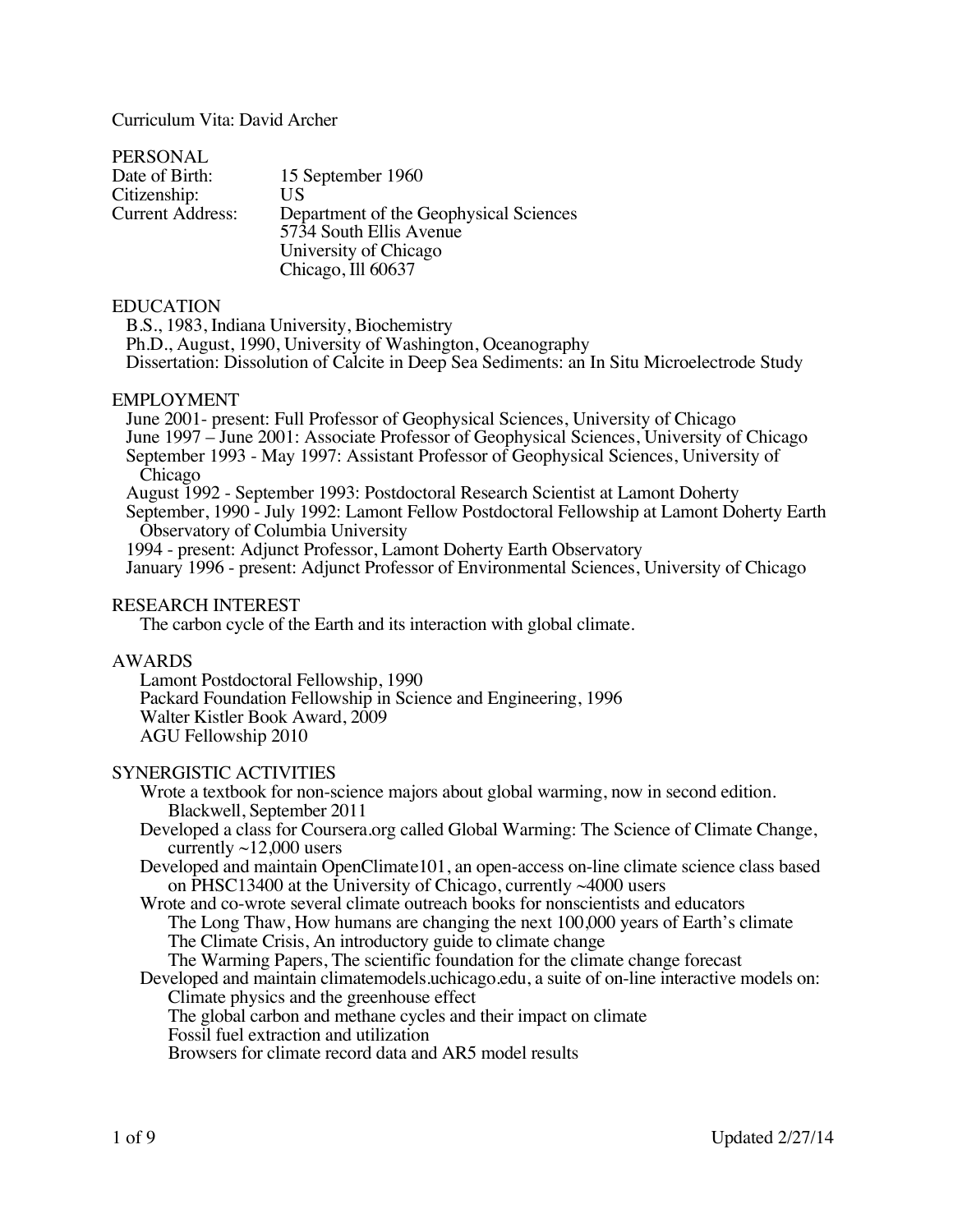Served on National Research Council Committees on Ocean Acidification (2010) and Abrupt Climate Change Impacts (2013) Contributing editor for climate science web site realclimate.org

## PUBLICATIONS

- Committee on Understanding and Monitoring Abrupt Climate Change and its Impacts (2014) Abrupt Impacts of Climate Change: Anticipating Surprises. National Research Council, Washington, D.C.
- Archer D.E. and T. Jokulsdottir.  $(2013)$  The biological pump and atmospheric CO<sub>2</sub>. Treatise on Geochemistry, Second Edition, Volume 6, The Oceans and Marine Geochemistry, edited by M. Mottl.
- Archer, D.E. (2013) The state of climate negotiations: a personal scientific commentary. Carbon balance and management, vol. 8 (1), doi: 10.1186/1750-0680-8-5.
- Archer, D.E., B.A. Buffett, and P.C. McGuire (2012) A two-dimensional model of the passive coastal margin deep sedimentary carbon and methane cycles. Biogeosciences., 9, 1-20, doi:10.5194/bg-9-1-2012, 2012
- Archer, D.E. and B.A. Buffett (2012) A two-dimensional model of the methane cycle in a sedimentary accretionary wedge. Biogeosciences, 9, 3323-3336, doi:10.5194/bg-9-3323-2012, 2012
- Siedlecki, S.A., A. Mahadevan, and D. Archer (2012). Mechanism for export of sediment-derived iron in an upwelling regime. Geophys. Res. Lett. 39: L03601, doi:10.1029/2011GL050366
- Brovkin, V., A. Ganopolski, D. Archer, and G. Munhoven (2012) Glacial CO<sub>2</sub> cycle as a succession of key physical and biogeochemical processes. Clim. Past, 8, 251-264.
- Siedlecki, S.A., D.E. Archer and A. Mahadevan. (2011) Modeling mechanisms for nutrient supply and ventilation of benthic gases at the continental shelf break. J. Geophys. Res. 116: WOS:000292384500001.
- Archer, D. (2011) Global Warming: Understanding the Forecast, Second Edition. Wiley.
- Pfister, C.A., S.J. McCoy, J.T. Wootton, P.A. Martin, A.S. Colman, and D. Archer (2011) Rapid Environmental Change over the Past Decade Revealed by Isotopic Analysis of the California Mussel in the Northeast Pacific. PLOS ONE 6 (10) e25766 doi:10.1371/journal.pone.0025766
- Archer, D. and Pierrehumbert, R. (2010) The Warming Papers: An annotated compendium of classic papers on the science of anthropogenic climate change. Wiley.
- Archer, D. (2010) How it went down last time. Nature Geoscience 3: 819-829 (unrefereed News and Views piece).
- Archer, D. (2010) The Global Carbon Cycle: Princeton Primer Series in Climate Science. Princeton University Press.
- Morel, F.M.M., D. Archer, J. Barry, G.D. Brewer, J.E. Corredor, S.C. Doney, V.J. Fabry, G.E.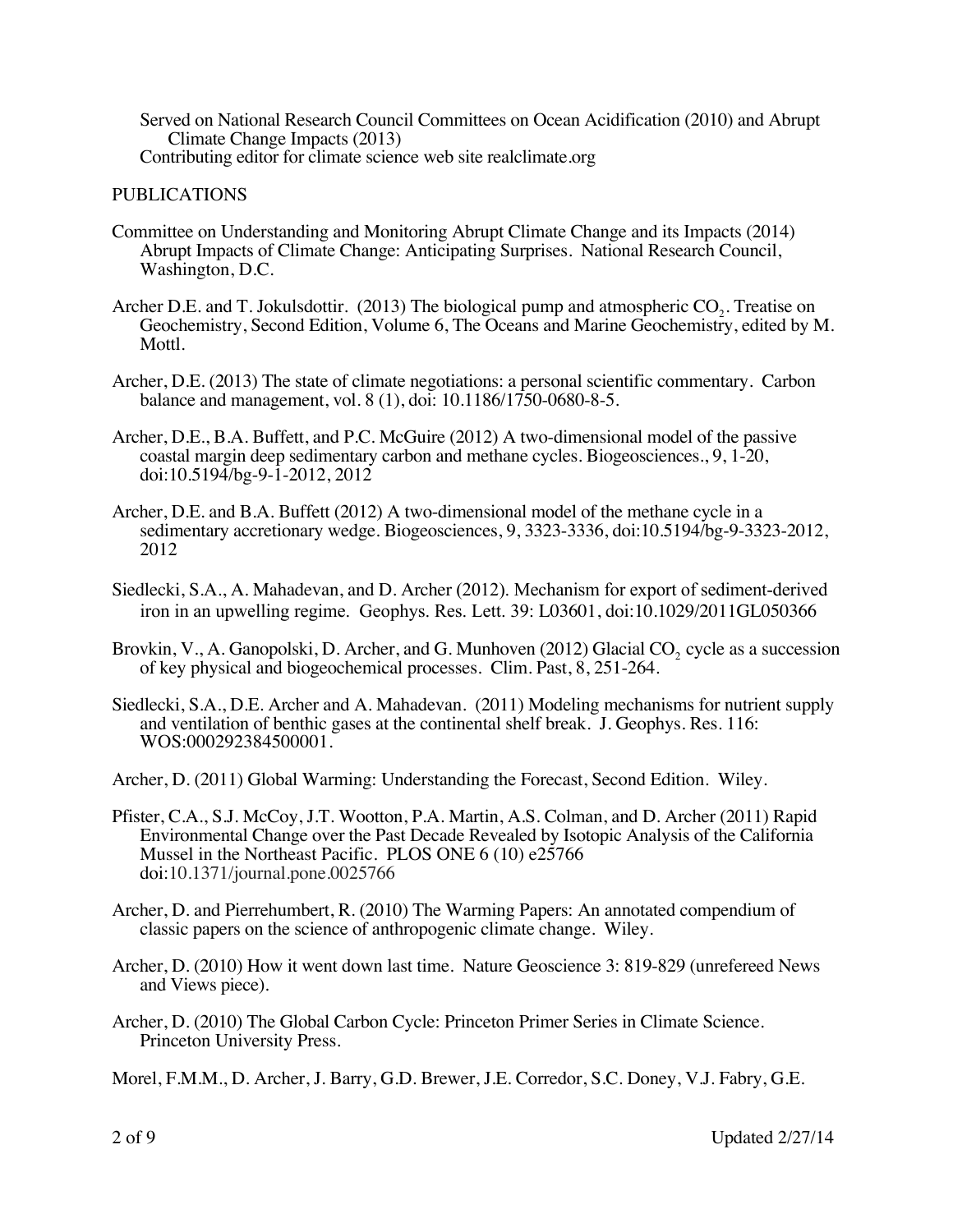Hofmann, D.S. Holland, J.A. Kleypas, F.J. Millero, U. Riebesell (2010) Ocean Acidification: A national strategy to meet the challenges of a changing ocean. National Research Council of the National Academies, 188 pages.

- Archer, D. and S. Rahmstorf (2010). The Climate Crisis: An Introductory Guide to Climate Change. Cambridge University Press.
- Kleinen, T., V. Brovkin, W. von Bloh, D. Archer, and G. Munhoven (2010), Holocene carbon cycle dynamics, Geophys. Res. Lett., 37, L02705, doi:10.1029/2009GL041391
- Archer, D., M. Eby, V. Brovkin, A. Ridgwell, L. Cao, U. Mikolajewicz, K. Caldeira, K. Matsumoto, G. Munhoven, A. Montenegro, and K. Tokos (2009) Atmospheric lifetime of fossil-fuel carbon dioxide. Annual Reviews of Earth and Planetary Sciences 37:117–34, doi 10.1146/annurev.earth.031208.100206.
- Archer, D., Buffett, B., and Brovkin, V. (2009) Ocean methane hydrates as a slow tipping point in the global carbon cycle. Proc. Nat. Acad. Sci. doi 10.1073
- Archer, D. (2009) Carbon cycle Checking the thermostat. Nature Geoscience 1 (5) 289-290 (unrefereed News and Views piece).
- Brovkin, V., V. Petoukhov, M. Claussen, E. Bauer, D. Archer, C. Jaeger (2009). Geoengineering climate by stratospheric sulfur injection: Earth system vulnerability to technological failure. Climatic Change 92 (3-4) 243-259.
- Eby, M. K. Zickfeld, A. Montenegro, D. Archer, K. J. Meissner and A. J.Weaver (2009) Lifetime of anthropogenic climate change: Millennial time-scales of potential  $CO<sub>2</sub>$  and surface temperature perturbations. Journal of Climate 22 (10), 2501–2511.
- Honisch B, N.G. Hemming, D. Archer, M. Siddall, J.F. McManus (2009) Atmospheric carbon dioxide concentration across the mid-Pleistocene transition. Science 324: 1551-1554.
- Krey, V, J.G. Canadell, N. Nakicenovic, A. Yuichi, H. Andruleit, D. Archer, A. Grubler, N.T.M. Hamilton, A. Johnson, V. Kostov, J.-F. Lamarque, N. Langhorne, E.G. Nisbet, B. O'Neill, K. Riahi, M. Riedel, W. Wang and V. Yakushev (2009) Gas hydrates: entrance to a methane age or climate threat? Environ. Res. Lett. **4** (2009) 034007 doi:10.1088/1748-9326/4/3/034007.
- Schmidt, G. and D. Archer (2009) Too much of a bad thing. Nature 458: 1117 (unrefereed News and Views piece).
- Archer, D. (2008) The Long Thaw: How Humans are Changing the Next 100,000 Years of Earth's Climate. A book for a popular audience, Princeton University Press.
- Archer, D., and V. Brovkin (2008). Millennial lifetime of fossil fuel CO<sub>2</sub>. Climatic Change. DOI: 10.1007/s10584-008-9413-1.
- Brook, E. (lead author) and D. Archer, E Dlugokencky, S. Frolking, and D. Lawrence (contributing authors, alphabetical) (2008). Potential for Abrupt Changes in Atmospheric Methane. in Abrupt Climate Change, Chapter 4, CCSP SAP 3.4.
- Correll, R.W., S.J. Hassol, J. Melillo (lead authors), D. Archer, E. Euskirchen, F. S. Chapin, A.D.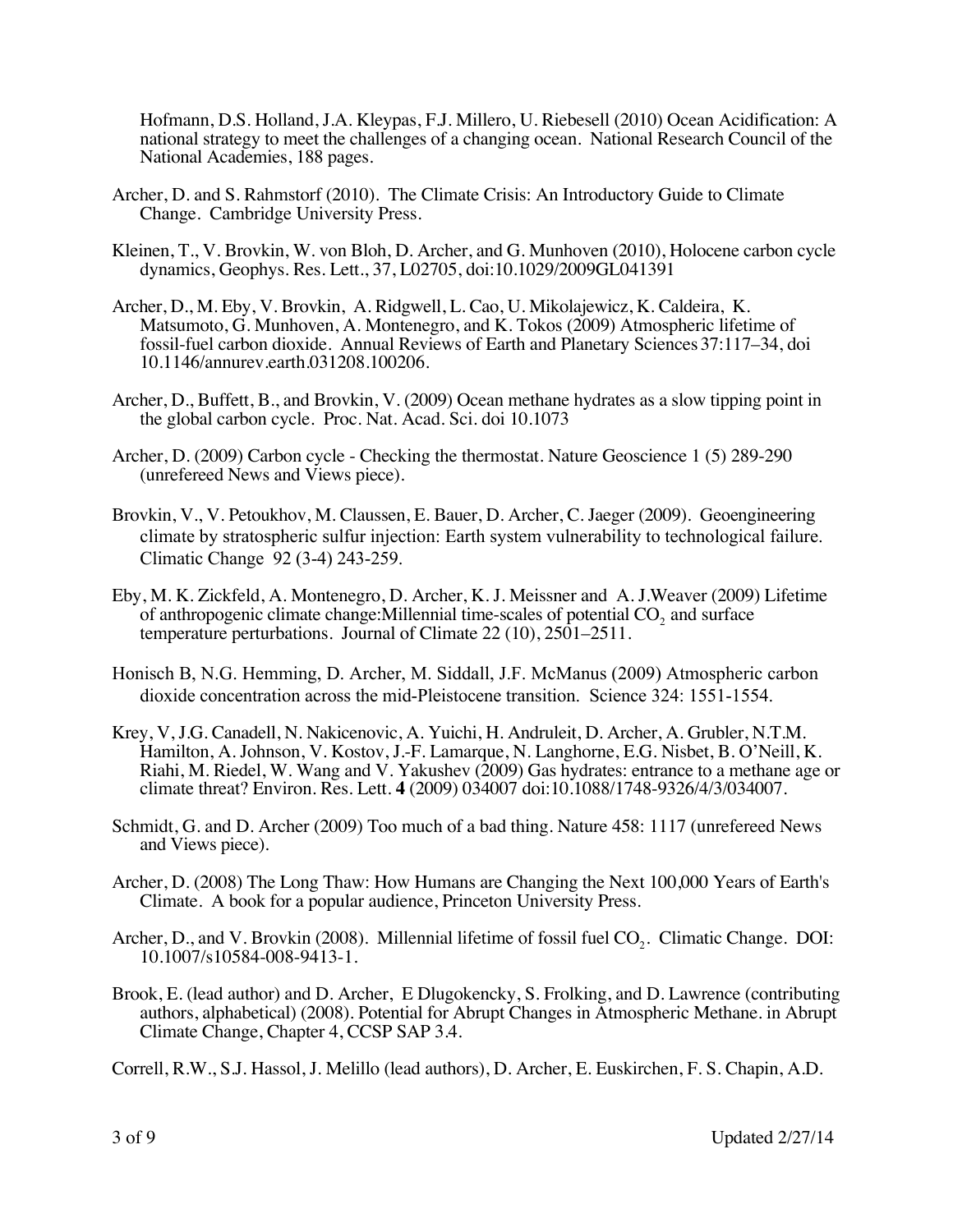McGuire, T.R. Christensen, V.P. Fichelet, K. Walter, Q. Zhuang, T. Callaghan, S. Bech, and C. McMullen (contributors) (2008). Emerging challenges: Methane from the Arctic: Global warming wildcard. UNEP Yearbook 2008.

- Caldeira, K, D. Archer, J.P. Barry, R.G.J. Bellerby, P.G. Brewer, L. Cao, A.G. Dickson, S.C. Doney, H. Elderfield, V.J. Fabry, R.A. Feely, J.-P. Gattuso, P.M. Haugan, O. Hoegh-Guldberg, A.K. Jain, J.A. Kleypas, C. Langdon, J.C. Orr, A. Ridgwell, C.L. Sabine, B.A. Seibel1, Y. Shirayama, C. Turley, A.J. Watson, R.E. Zeebe (2007) Comment on "Modern-age buildup of CO2 and its effects on seawater acidity and salinity". Geophys. Res. Letters. 34, L18608, doi:10.1029/2006GL027288.
- Brovkin,  $V, A$ . Ganopolski, D. Archer, and S. Rahmstorf (2007) Lowering of glacial pCO<sub>2</sub> in response to changes in oceanic circulation and marine biogeochemistry. Paleoceanography , 22, PA4202, doi:10.1029/2006PA001380.
- Montenegro, A., V. Brovkin, M. Eby, D. Archer, and A. J. Weaver (2007), Long term fate of anthropogenic carbon, Geophys. Res. Lett., 34, L19707, doi:10.1029/2007GL030905.
- Stoll, H.M, N. Shimizu, D. Archer, and P. Ziveri (2007) Coccolithophore productivity response to greenhouse event of the Paleocene-Eocene thermal maximum. Earth Planet. Sci. Lett. 258 (2007) 192-206.
- Archer, D. (2007) Methane hydrate stability and anthropogenic climate change. Biogeosciences 4 (4): 521-544 2007
- Archer, D. (2006) Global Warming: Understanding the Forecast. A textbook for non-science major undergraduates, Blackwell Press, London.
- Clark, P.U., D. Archer, D. Pollard, J.D. Blum, J.A. Rial, V. Brovkin, A. Mix, N.G. Pisias, A. Roy. (2006) The middle Pleistocene transition: Characteristics, mechanisms, and implications for long-term changes in atmospheric pCO<sub>2</sub>. Quat. Sci. Rev. 25 (23-24) 3150-3184.
- Pagani, M., K. Caldeira, D. Archer, and J.C. Zachos (2006) An ancient carbon mystery. Science 314 (5805): 1556-1557.
- Gehrie, E., D. Archer, S. Emerson, C. Stump, C. Henning (2006) Subsurface ocean argon disequilibrium reveals the equatorial Pacific shadow zone. Geophys. Res. Lett. 33, L18608, doi:10.1029/2006GL026935.
- Henning, C., D. Archer, and I. Fung (2006) Argon as a tracer of cross-isopycnal mixing in the thermocline. Journal of Physical Oceanography 36, 2090-2105.
- Barker, S., D. Archer, L. Booth, H. Elderfield, J. Henderiks, and R. Rickaby, (2006) Globally increased pelagic carbonate production during the Mid-Brunhes dissolution interval and the CO2 paradox of MIS 11. Quat. Sci. Research. 25 (23-24) 3278-3293.
- Archer, D. (2005) Fate of fossil fuel  $CO<sub>2</sub>$  in geologic time. J. Geophys. Res. doi:10.1029/2004JC002625.
- Archer, D. and A. Ganopolski (2005), A movable trigger: Fossil fuel CO2 and the onset of the next glaciation, Geochem. Geophys. Geosyst. 6, Q05003, doi:10.1029/2004GC000891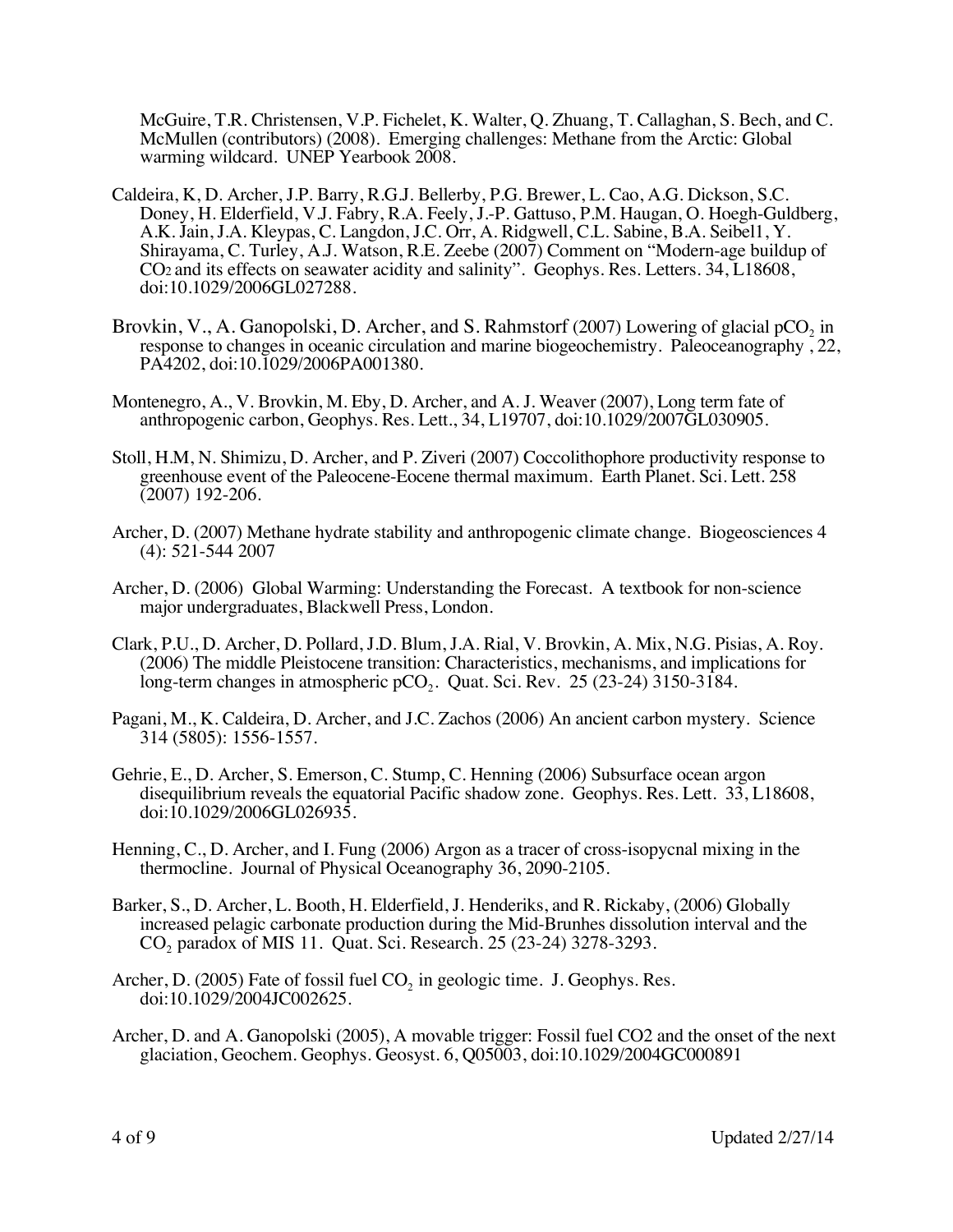- Archer, D., and B. Buffett (2005) Time-dependent response of the global ocean clathrate reservoir to climatic and anthropogenic forcing. Geophys., Geochem., Geosystems. 6(3) doi:10.1029/2004GC000854
- Martin P., D. Archer, and D. Lea (2005) Evidence for the role of deep sea temperature in glacial climate and carbon cycles. Paleoceanography, 20, PA2015, doi:10.1029/2003PA000914.
- Zeebe R.E. and D. Archer (2005) Feasibility of ocean fertilization and its impact on future atmospheric CO<sub>2</sub> levels. Geophys. Res. Letters 32, L09703, doi:10.1029/2005GL022449
- Buffett, B., and D. Archer (2004) Global inventory of methane clathrate: Sensitivity to changes in environmental conditions. Earth and Planet. Sci. Letters. 227: 185-199.
- Archer, D., P. Martin, B. Buffett, V. Brovkin, S. Rahmstorf, and A. Ganapolski (2004) The importance of the deep ocean temperature to global biogeochemistry. Earth and Planet. Sci. Letters (Frontiers article) 222: 333–348.
- Rahmstorf, S., D. Archer, O. Eugster, J. Jouzel, D. Maraun, U. Neu, G.A. Schmidt, J. Severinghaus, A.J. Weaver, and J. Zachos (2004) Cosmic rays, carbon dioxide, and climate. EOS 85(4), 38, 2004.
- Kheshgi, H., and D. Archer (2004) A nonlinear convolution model for the evasion of  $CO<sub>2</sub>$  injected into the deep ocean. J. Geophys. Res. 109: C02007, doi:10.1029/2002JC001489.
- Archer, D. (2003) Who threw that snowball? Science 302: 791-792 (unrefereed Perspectives piece).
- Archer, D. (2003) The Marine Geochemical Carbon Cycle, and Iron and Climate. in *Encyclopedia of Paleoclimatology and Ancient Environments*
- Archer, D. (2003) Biological fluxes in the ocean and atmospheric  $pCO<sub>2</sub>$ , in Treatise on Geochemistry, Volume 6, The Oceans and Marine Geochemistry, edited by H. Elderfield.
- Archer, D.E., P. Martin, J. Milovich, V. Brovkin, K. Plattner, and C. Ashendel (2003) Model sensitivity in the effect of Antarctic sea ice and stratification on atmospheric  $pCO<sub>2</sub>$ . Paleoceanography. 18, NO. 1, 1012, doi:10.1029/2002PA000760
- Archer, D., J.L. Morford, and S.R. Emerson (2002). A model of suboxic sedimentary diagenesis suitable for automatic tuning and gridded global domains. Global Biogeochemical Cycles. 16, 10.1029/2000GB001288.
- Bendtsen, J., C. Lundsgaard, M. Middelboe, and D. Archer (2002) Influence of bacterial uptake on deep-sea dissolved organic carbon. Global Biogeochemical Cycles. 16 doi:10.1029/2002GB001947
- Mekik, F., P. Loubere, and D. Archer (2002) Organic carbon flux and the organic carbon to calcite flux ratio recorded in the deep sea carbonate record: Demonstration and a new proxy. Global Biogeochemical Cycles. 16, 10.1029/2001GB001634.
- Klaas, C, and D. Archer (2002) Association of sinking organic matter with various types of mineral ballast in the deep sea: Implications for the rain ratio. Global Biogeochemical Cycles 16, doi:10.1029/2001GB001765.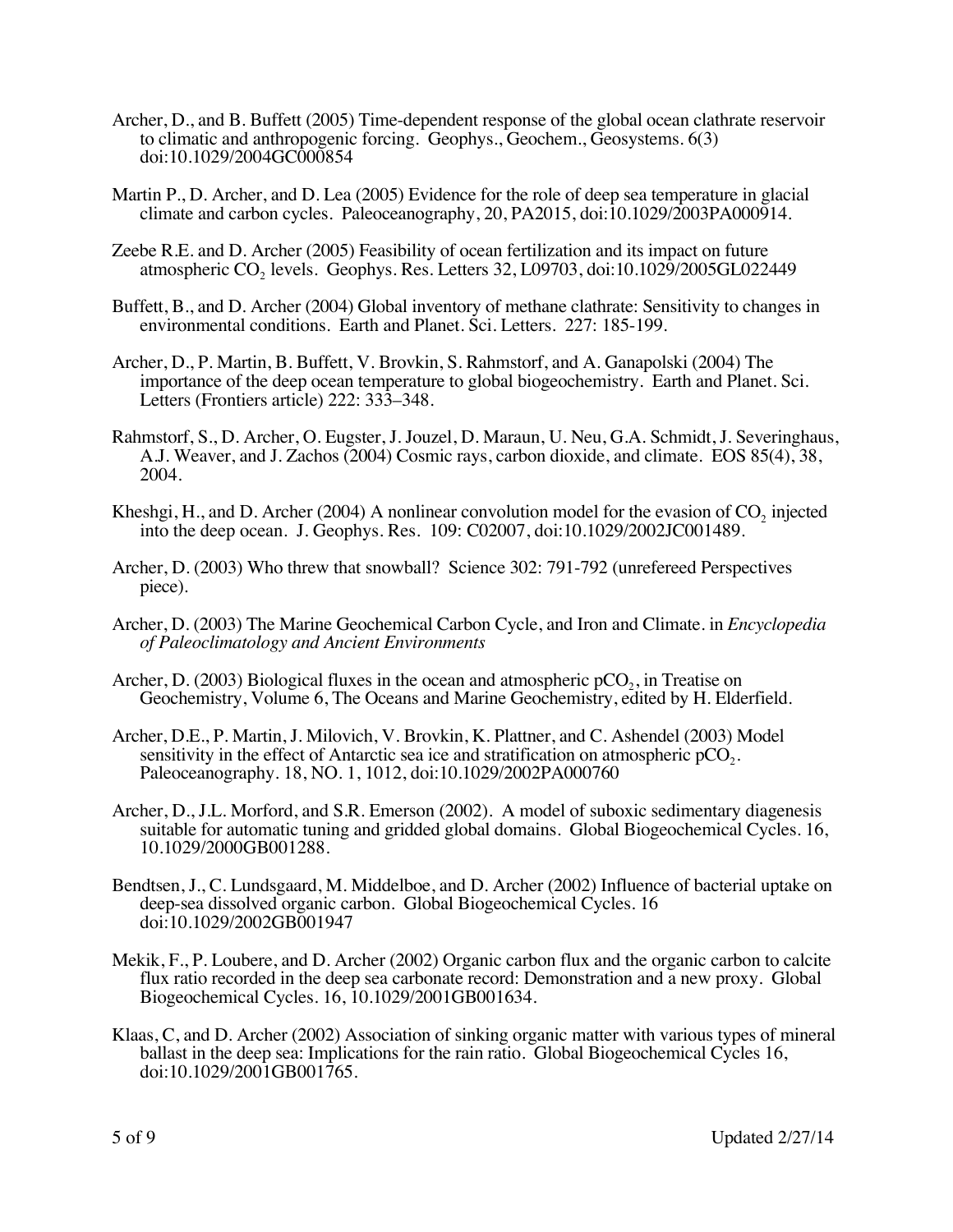- Ridgwell, A., A. Watson, and D. Archer (2002) Modeling the response of the oceanic Si inventory to perturbation, and consequences for atmospheric  $CO<sub>2</sub>$ . Global Biogeochemical Cycles 16: doi:10.1029/2002GB001877.
- Anderson, D, and D. Archer (2002) Glacial ocean carbonate-ion saturation reconstructed from foraminifer preservation. Nature 416: 70-73.
- Archer, D.E. and Humayun, M (2002) Ocean Structure and Development, in Encyclopedia of Global Change, Ed. A.S. Goudie, Oxford University Press.
- Archer, D.E. and P. Martin (2001) Thin walls tell the tale. Science 294: 2108-2109 (unrefereed "Perspectives" piece).
- I.C. Prentice (Coordinating Lead Author), G. Farquhar, M. Fasham, M. Goulden, M. Heimann, V. Jaramillo, H. Kheshgi, C. Le Quéré, R. Scholes, D. Wallace (Lead Authors), D. Archer, O. Aumont, D. Baker, L. Bopp, W. Cramer, I. Enting, E.A. Holland, R.A. Houghton, J.I. House, A. Ishida, A. Jain, F. Joos, T. Kaminski, K. Kohlfeld, W. Knorr, R. Law, T. Lenton, K. Lindsay, E. Maier-Reimer, D. McGuire, R. Meyer, J.C. Orr, S. Piper, K. Plattner, P. Rayner, S. Sitch, S. Taguchi, M-F. Weirig, A. Yool (Contributing Authors). (2001) Chapter 3. The Carbon Cycle and Atmospheric  $CO<sub>2</sub>$ , for Intergovernmental Panel on Climate Change Scientific Assessment, Cambridge University Press.
- Archer, D., G. Eshel, A. Winguth, W. Broecker, R. Pierrehumbert, M. Tobis, and R. Jacob (2000) Atmospheric  $pCO<sub>2</sub>$  sensitivity to the biological pump in the ocean. Global Biogeochemical Cycles 14: 1219-1230.
- Winguth, A.M.E, D. Archer, E. Maier-Reimer, and U. Mikolajewicz (2000) Paleonutrient data analysis of the glacial Atlantic using an adjoint ocean general circulation model, in Inverse Methods in Global Biogeochemical Cycles, AGU Geophysical Monograph Series, edited by P. Kasibhatla, M. Heimann, D. Hartley, N. Mahowald, R. Prinn, and P. Rayner. AGU, Washington D.C.
- Archer, D., and K. Johnson (2000) A model of the iron cycle in the ocean. Global Biogeochemical Cycles 14: 269-279.
- Archer, D., A. Winguth, D. Lea, and N. Mahowald (2000) What caused the glacial / interglacial atmospheric *PCO*<sub>2</sub> cycles? Reviews of Geophysics 38: 159-189.
- Mahadevan, A., and D. Archer (2000) The impact of fronts and mesoscale circulation on the nutrient supply and biogeochemistry of the upper ocean. J. Geophys. Res. 105: 1209-1225.
- Broecker W, J. Lynch-Stieglitz, D. Archer, M. Hofmann, E. Maier-Reimer, O. Marchal, T. Stocker, and N. Gruber (1999) How strong is the Harvardton-Bear constraint? Global Biogeochemical Cycles 13: 817-821.
- Lea, D.W., J. Bijma, H.J. Spero, and D. Archer (1999) Implications of a Carbonate Ion Effect on Shell Carbon and Oxygen Isotopes for Glacial Ocean Conditions in Proxies in Paleoceanography: Examples from the South Atlantic, edited by G. Fischer and G. Wefer, Springer, Berlin, pp 513-522.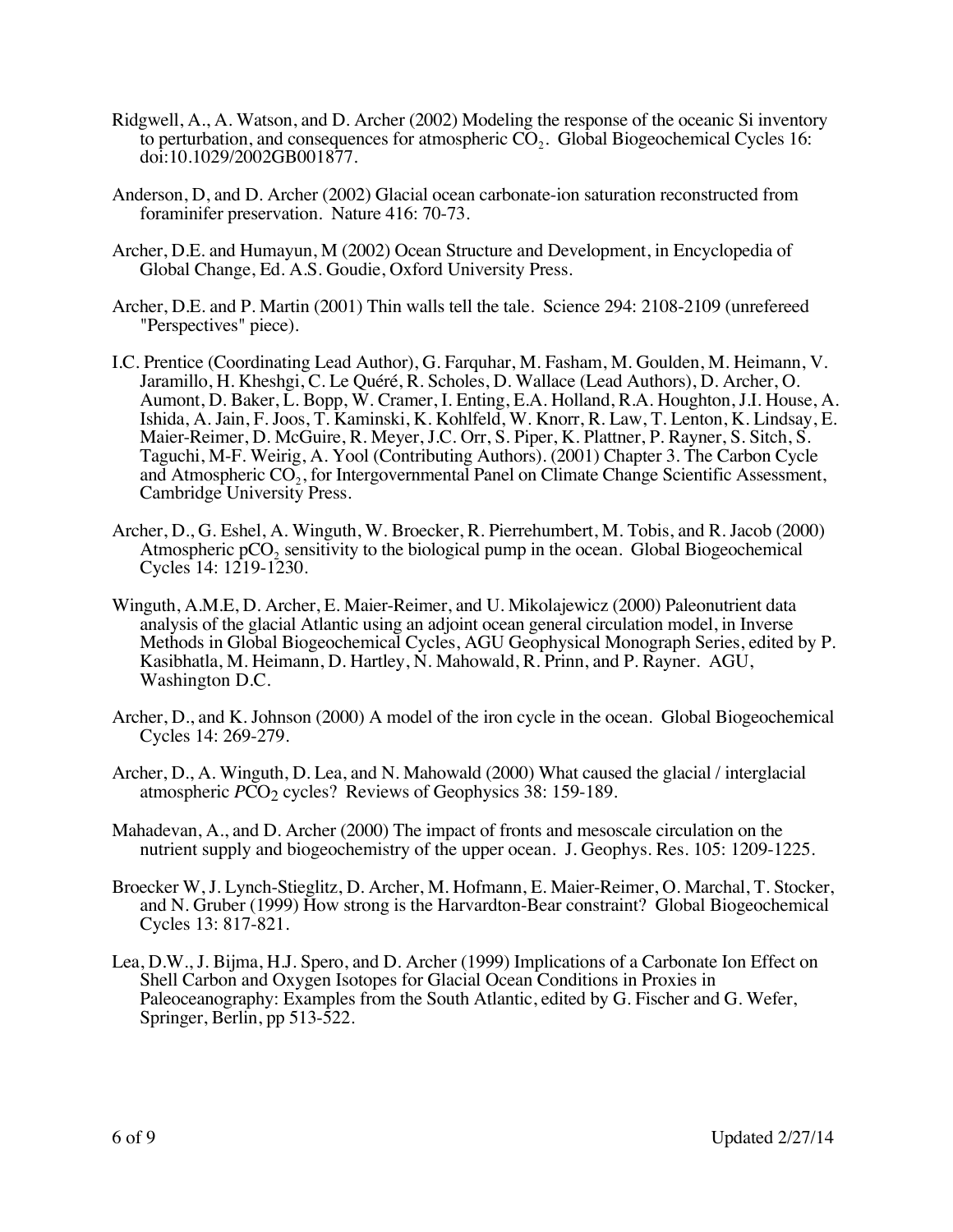- Kleypas, J., R.W. Buddemeier, D. Archer, J.-P. Gattuso, C. Langdon, and B. Opdyke (1999) Geochemical consequences of increased atmospheric  $CO<sub>2</sub>$  on coral reefs. Science 284: 118-120.
- Winguth, A.M.E., D. Archer, E. Maier-Reimer, U. Mikolajewicz, and J.-C. Duplessy (1999) Sensitivity of paleonutrient tracer distributions and deep sea circulation to glacial boundary conditions. Paleoceanography 14: 304-323.
- Archer, D.E. (1999) Modeling  $CO<sub>2</sub>$  in the ocean: A review, in Scaling of Trace Gas Fluxes between Terrestrial and Aquatic Ecosystems and the Atmosphere, Developments in Atmospheric Science Vol 24, 169-184, edited by A.F. Bouwman. Elsevier Sciences, Amsterdam.
- Heinze, C., E. Maier-Reimer, A.M.E. Winguth, and D. Archer (1999) A global oceanic sediment model for longterm climate studies. Global Biogeochemical Cycles 13: 221-250
- Kheshgi, H.S. and D. Archer,  $(1999)$  Modeling the evasion of CO<sub>2</sub> injected into the deep ocean. Proceedings of the Fourth International Conference on Greenhouse Gas Control Technologies, Interlaken, Switzerland, Elsevier, pages 287-292.
- Archer, D.E., H.Kheshgi, and E. Maier-Reimer (1998) The dynamics of fossil fuel CO<sub>2</sub> neutralization by marine  $CaCO<sub>3</sub>$ . Global Biogeochemical Cycles 12: 259-276.
- Catubig, N.R., D.E. Archer, R. Francois, P.B. deMenocal, W. Howard, and E.-F. Yu (1998) Global Deep-Sea Burial Rate of Calcium Carbonate during the Last Glacial Maximum. Paleoceanography 13: 298-310.
- Mahadevan, A., and D. Archer (1998) Modeling a limited region of the ocean. J. Computational Physics 145: 555-574.
- Keeling, R.F., B.B. Stephens, R.G. Najjar, S.C. Doney, D. Archer, and M. Heimann (1998) Seasonal variations in the atmospheric  $O_2/N_2$  ratio in relation to the air-sea exchange of  $O_2$ . Global Biogeochemical Cycles 12: 141-164.
- Archer, D, J. Aiken, W. Balch, R. Barber, J. Dunne, P. Flament, W. Gardner, C. Garside, C. Goyet, E. Johnson, D. Kirchman, M. McPhaden, J. Newton, E. Peltzer, L. Welling, J. White, and J. Yoder (1997) A Meeting Place of Great Ocean Currents: Shipboard Observations of a Convergent Front at 2˚ N in the Pacific. Deep Sea Research II 44: 1827-1850.
- Archer, D., E.T. Peltzer, and D.L. Kirchman (1997) A timescale for dissolved organic carbon production in equatorial Pacific surface waters. Global Biogeochemical Cycles 11: 435-452.
- Archer, D, Kheshgi, H, and Maier-Reimer, E. (1997) Multiple timescales for the neutralization of fossil fuel  $CO<sub>2</sub>$ . Geophys. Res. Letters. 24, 405-409.
- deMenocal, P.B., D. Archer, and P. Leth (1997) Pleistocene variations in deep Atlantic circulation and calcite burial between 1.2 and 0.6 Ma: A combined data-model approach. In Proc. ODP, Sci. Res. edited by N.J. Shackleton, W. B. Curry, C. Richter, and T.J. Bralower, pp. 285-297, Ocean Drilling Program, College Station, TX.
- Feely, R.A., R. Wanninkhof, C. Goyet, D.E. Archer, and T. Takahashi (1997) Variability of CO<sub>2</sub> distributions and sea-air fluxes in the central and eastern equatorial Pacific during the 1991-94 El Niño. Deep Sea Research II 44: 1851-1867.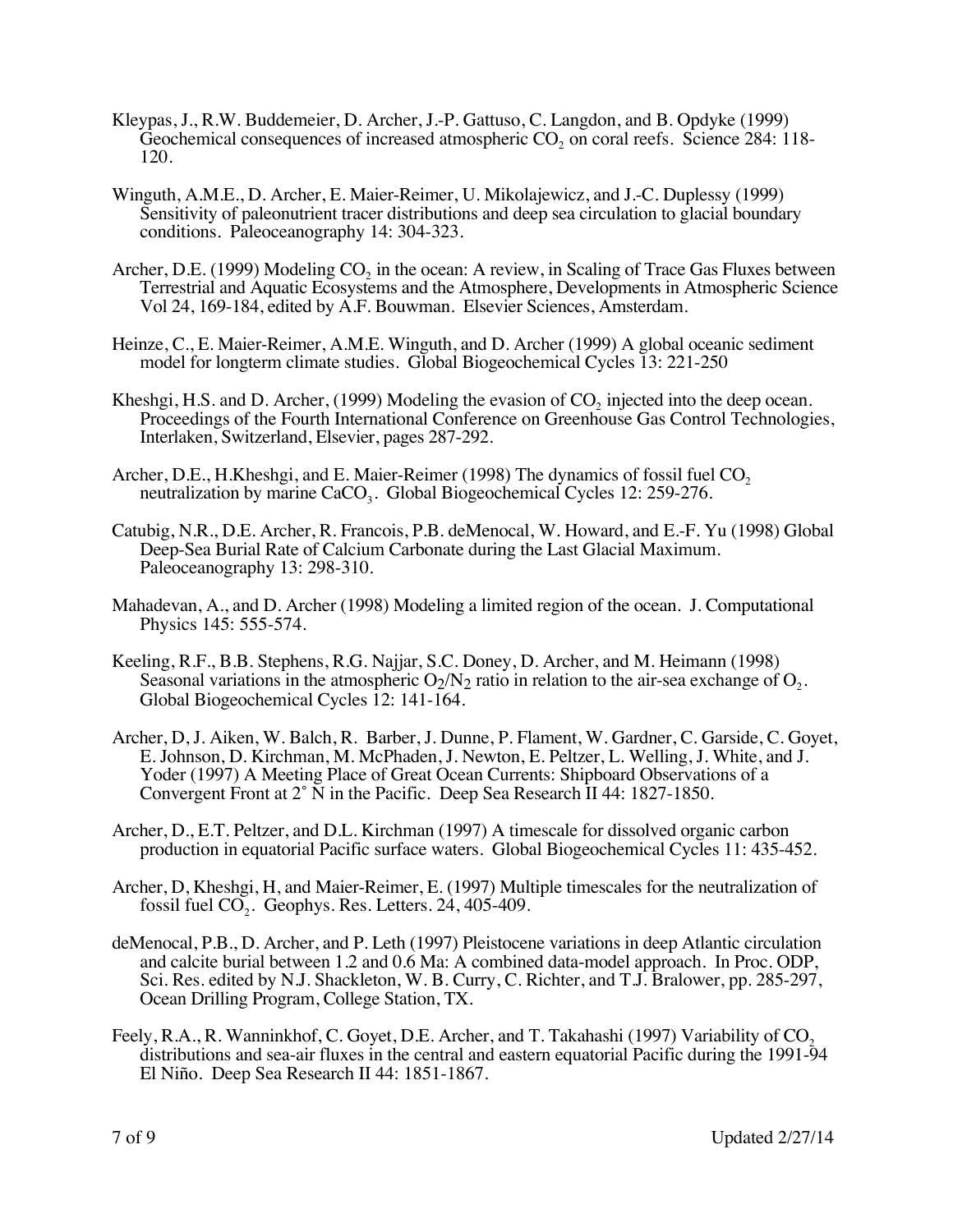- Archer, D.E., Takahashi, T., Sutherland, S., Goddard, J., Rodgers, K., and Ogura, H (1996) Daily, seasonal, and interannual variability of sea surface carbon and nutrient concentration in the Equatorial Pacific Ocean. Deep-Sea Res. II, 779-808.
- Archer, D.E. (1996) A data-driven model of the global calcite lysocline. Global Biogeochemical Cycles 10: 511-526.
- Archer, D.E. (1996) An atlas of the distribution of calcium carbonate in sediments of the deep sea. Global Biogeochemical Cycles 10, 159-174.
- Archer, D.  $(1995)$  Neutralization of fossil fuel CO<sub>2</sub> by marine calcium carbonate revisited. Proceedings of the Tsukuba Global Carbon Cycle Workshop, February 1995.
- Archer, D. (1995) Upper ocean physics and chemistry as relevant to ecosystem dynamics: a Review. Ecological Applications 5, 724-739.
- Archer, D. and Maier-Reimer, E. (1994) Effect of deep-sea sedimentary calcite preservation on atmospheric  $CO$ , concentration. Nature 367, 260-264.
- Archer, D.E., Emerson, S., Powell, T., and Wong, C.S.  $(1993)$  Numerical prediction of pCO<sub>2</sub> at the sea surface at weathership station Papa. Prog. Oceanogr. 32, 319-351
- Archer, D., Lyle, M., Rodgers, K., and Froelich, P. (1993) What controls opal preservation in tropical deep-sea sediments? Paleoceanography 8, 7-21.
- Hales, B., Emerson, S. and Archer, D. (1993) Respiration and dissolution in the sediments of the western North Atlantic: estimates from models of in situ microelectrode measurements of porewater oxygen and pH. Deep-Sea Res., 41: 695-719.
- Archer, D.E. and Devol, A.H. (1992) Benthic oxygen fluxes on the Washington shelf and slope: A comparison of in situ microelectrode and chamber flux measurements. Limnol. Oceanogr. 37(3), 614-629.
- Emerson, S.R. and Archer, D.E. (1992) Glacial carbonate dissolution cycles and atmospheric  $pCO<sub>2</sub>$ : a view from the ocean bottom. Paleoceanography 7(3), 319-332.
- Archer, D.E. (1991) Equatorial Pacific calcite preservation cycles: Production or dissolution? Paleoceanography. 6(5), 561-571
- Archer, D.E. (1991) Modeling the calcite lysocline. J. Geophys. Res., 96(C2), 17,037-17,050.
- Archer, D.E. (1991) Modeling  $pCO<sub>2</sub>$  in the upper ocean: A review of relevant physical, chemical, and biological processes. Technical Report No. TRO50, Department of Energy, Carbon Dioxide Research Division, Washington, D.C. 20545.
- Emerson, S.R. and Archer, D.E. (1990) Calcium carbonate preservation in the ocean. Phil. Trans. Royal Society. A331, 29-40.
- Archer, D.E., Emerson S.R., and Reimers C.E. (1989) Dissolution of calcite in deep-sea sediments: pH and oxygen microelectrode results. Geochim. Cosmochim. Acta, 53: 2831-2845.